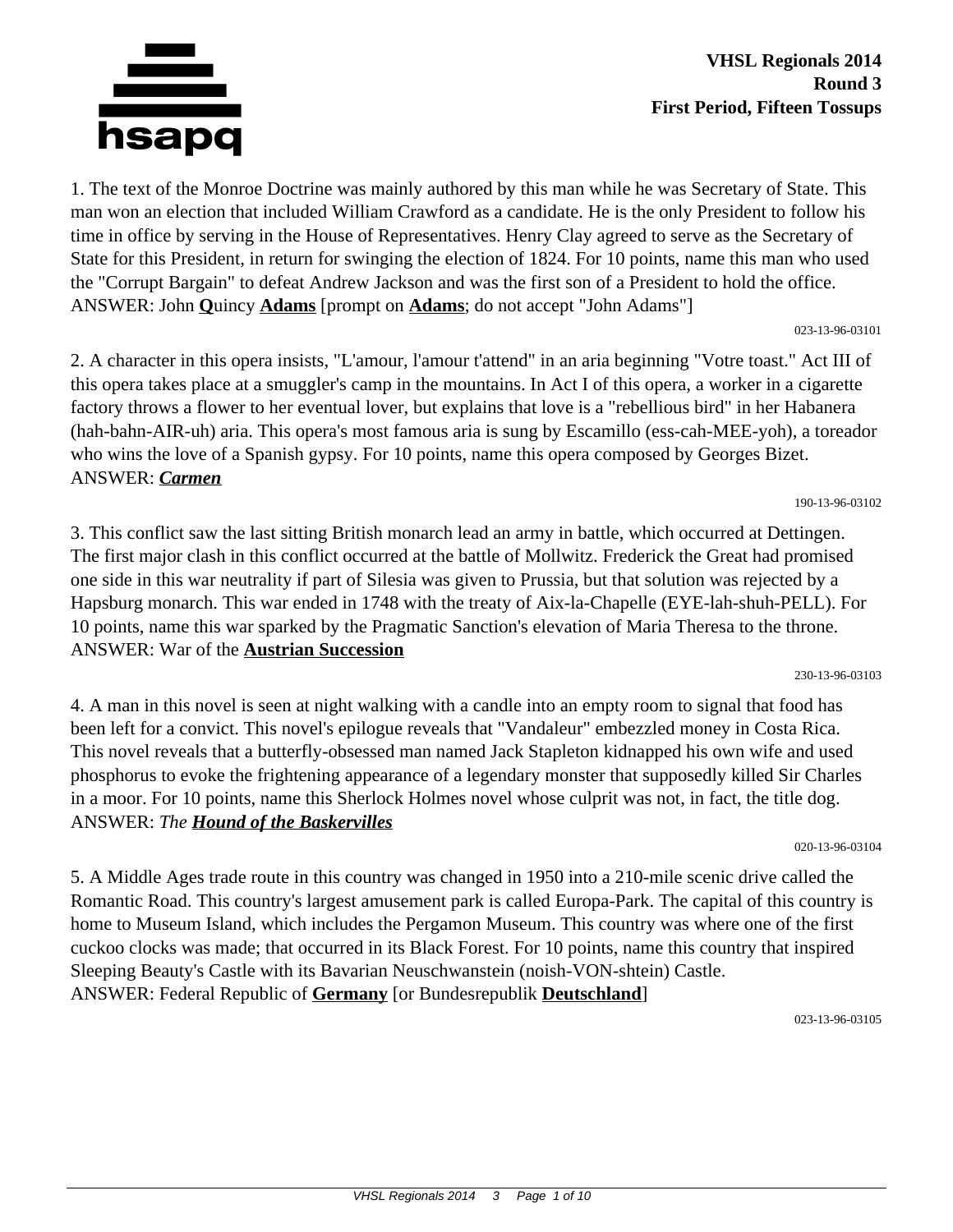6. The Chinese creator gods Fuxi (FOO-shee) and Nuwa are sometimes depicted with the body parts of these creatures. Cadmus and Harmonia took the form of these creatures at the end of their lives. Tiresias was turned into a woman upon attacking two of them mating. The caduceus depicts two of these animals, as does the rod of Asclepius. One of these animals resided at Delphi and was slain by Apollo. For 10 points, name this animal, mythological ones of which include Python. ANSWER: **snake**s [or **serpent**s; or **dragon**s]

140-13-96-03106

7. Patients that have alkaptonuria excrete urine with this color. Manganese dioxide and silver sulfide are both this color. Rapidly water-cooled rhyolitic flows form a glass with this color. An astronomical object named for this color can be described by charge, mass, and spin according to the no-hair theorem. The gravity of that object is impossible to escape at sub-luminal speeds within the event horizon. For 10 points, identify this color which absorbs all light that shines upon it, unlike white. ANSWER: **black** [or **black** holes; or **black** urine disease]

#### 239-13-96-03107

8. A series of bombings in this country occurred during the "Hot Summer" and were triggered by the influx of "retornados." The song "And After the Farewell" was the signal to begin a revolution in this country, which was led by the MFA and overthrew Marcelo Caetano. This country was led by Antonio Salazar's Estado Novo, and during its liberalization, its colonies in Mozambique and Goa achieved independence. For 10 points, name this country whose autonomous regions include Madeira and the Azores. ANSWER: **Portugal**

9. This philosophical school was referred to as a "new name for some old ways of thinking" in a book written by the author of "What is an Emotion?" Many proponents of it were members of the Metaphysical Club. Texts written by proponents of this school include "How to Make Our Ideas Clear," *The Varieties of Religious Experience,* and *Democracy and Education*. For 10 points, name this philosophical school practiced by Charles Sanders Peirce (PURSE), William James, and John Dewey, which values practical action.

#### ANSWER: **pragmatism**

10. This character insults a "miserable, tub-trading" group of people as "sniveling cowards with their longbows and black arrows." This character was wounded by Girion, a ruler of Dale, whom he then killed. Another character talks to this creature and calls him "the Stupendous" and "the Unassessably Wealthy." At the end of a 2013 film, this creature, voiced by Benedict Cumberbatch, leaves Lonely Mountain and heads toward Lake Town. For 10 points, name this dragon whose "Desolation" subtitles the second movie in *The Hobbit* series.

## ANSWER: **Smaug**

11. A graph-searching method that implements one of these data structures minimizes the number of nodes visited, and is called breadth-first search. Circular buffers and linked lists are typically implemented using this type of data structure. Dijkstra's (DYKE-strah's) algorithm uses their priority type. A deque (DECK) is a double-ended one of these structures. They store data such that the first element inserted is the first element removed. For 10 points, name this data structure which resembles a ticketing line. ANSWER: **queue**

190-13-96-03111

023-13-96-03110

# 052-13-96-03109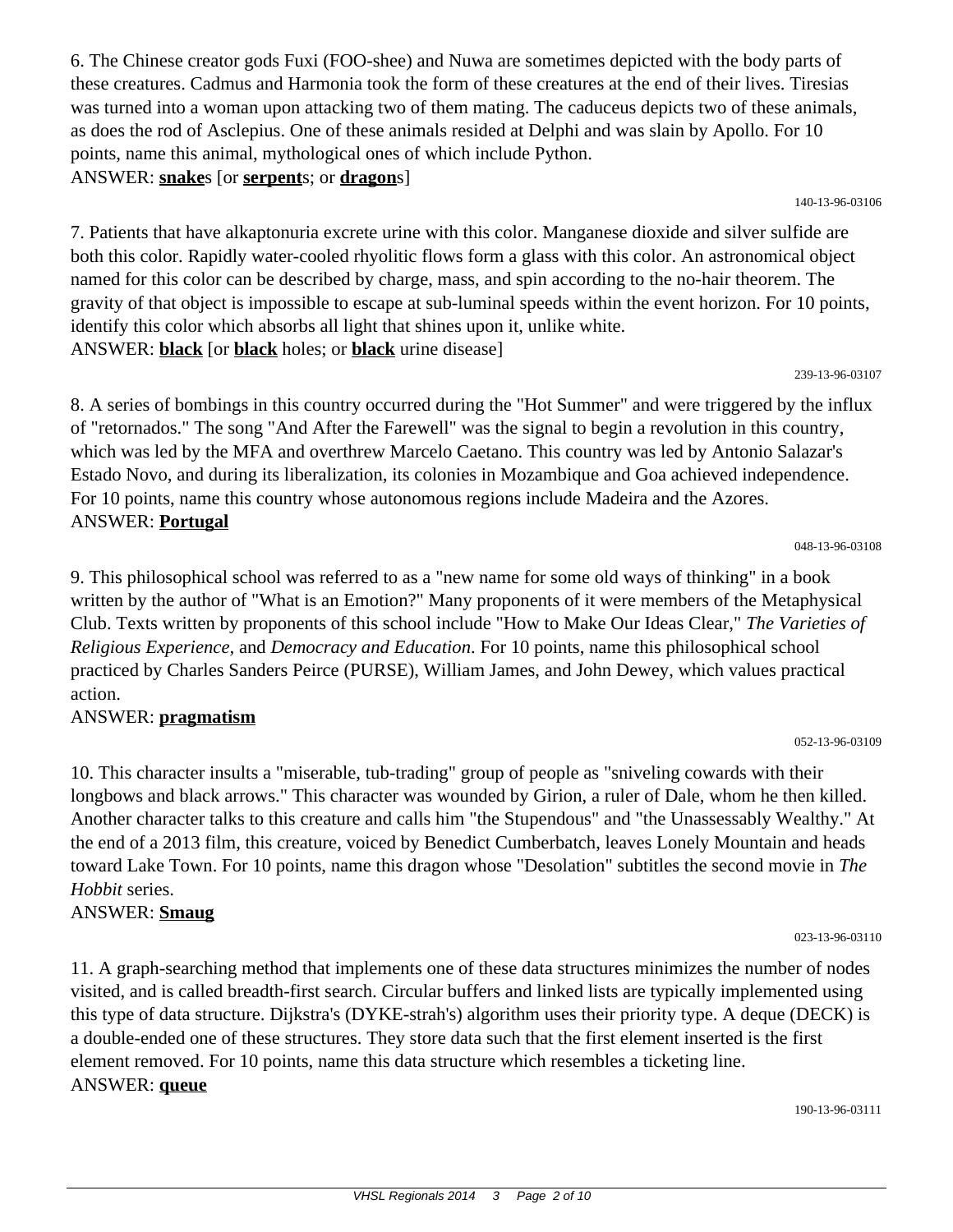12. Several characters in this play appear in a 2010 sequel by Bruce Norris. A character in this play entertains going into business with Bobo, and the role of Mrs. Johnson is eliminated in some stagings of this play. Karl Linder attempts to talk several characters against moving into Clybourne Park in this play, in which the Nigerian student Joseph Asagai is one of Beneatha's suitors. Walter dreams of owning a liquor store in this play. For 10 points, name this play about the travails of the Younger family, a work by Lorraine Hansberry.

ANSWER: *A Raisin in the Sun*

13. This statement can be derived by applying Gauss's law to a spherical surface. One constant in this law is often rewritten as one over four pi times the permittivity of free space, and dividing it by charge gives the electric field of a point charge. The constant of proportionality for this statement is symbolized k, and its value is equal to nine times ten to the nine. It states that force is proportional to the inverse-square of distance. For 10 points, name this statement that gives the electrostatic force between two charges. ANSWER: **Coulomb**'s law

226-13-96-03113

14. At the beginning of this novel, an old man spreads gossip about a young woman lying on the back of a reddleman's wagon, after which it is found that she ran away before her marriage. The marriage of Wildeve and Thomasin is facilitated early in this novel. The title character's mother dies of snakebite in this novel, followed soon by his wife Eustacia Vye, who drowns while trying to escape rural life. For 10 points, name this novel that describes Clym Yeobright's arrival in his hometown of Egdon Heath, a work by Thomas Hardy.

ANSWER: *The Return of the Native*

15. The competition for designing what became this monument was overseen by George Howe. This monument was built by the MacDonald Construction Company and used the Pittsburgh-Des Moines Steel Company for its stainless steel exterior. This monument was one of the first solo designs done by Finnish architect Eero Saarinen. Underneath this monument is the Museum of Westward Expansion. For 10 points, name this 630-foot tall and 630-foot wide catenary arch located next to the Mississippi River in St. Louis. ANSWER: **Gateway** Arch

023-13-96-03115

140-13-96-03114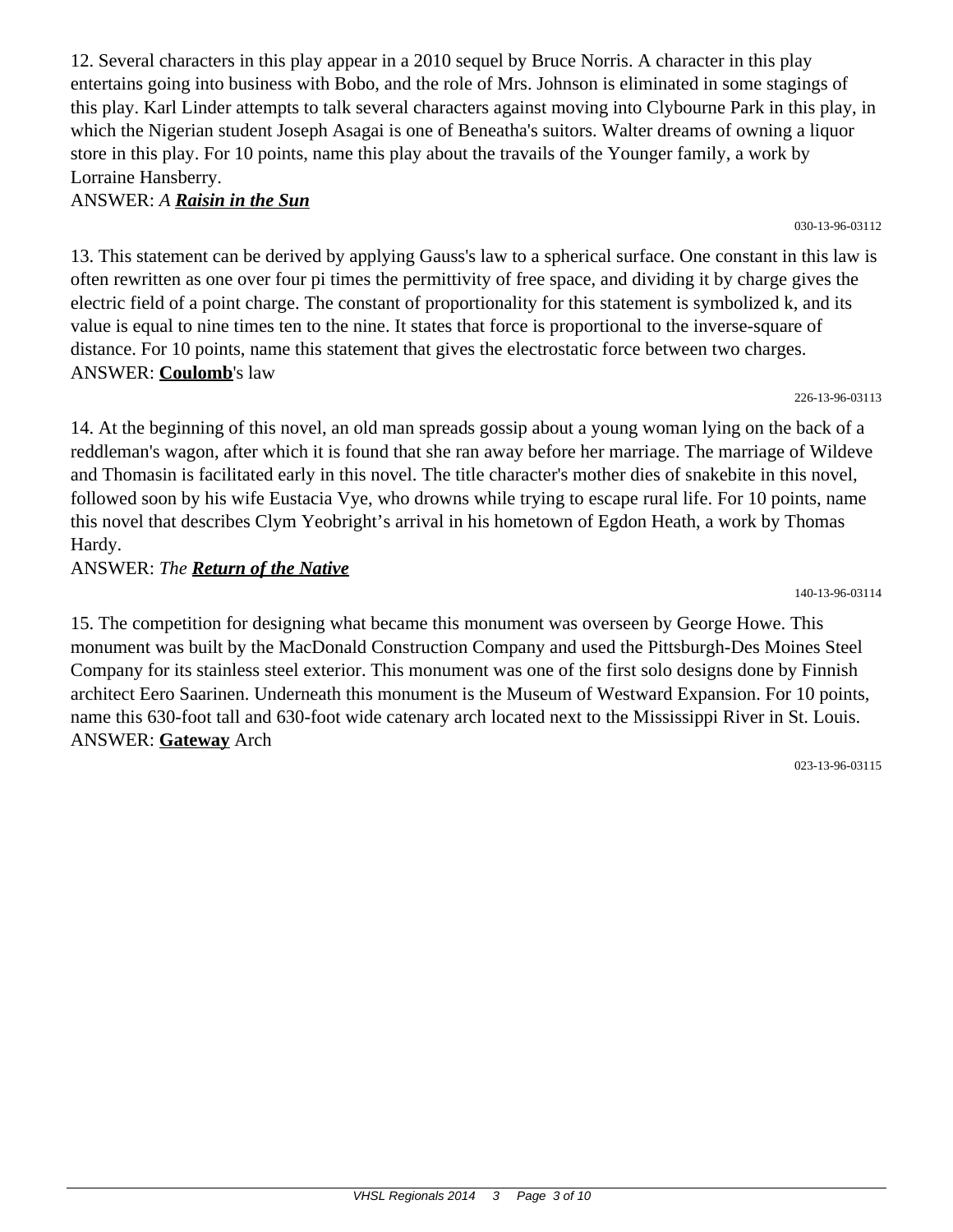

**VHSL Regionals 2014 Round 3 Directed Round**

1A. What American river runs past the city of Lake Havasu and through the Grand Canyon? ANSWER: **Colorado** River

1B. What curve names a class of galaxies lying on the fork of Hubble's sequence and has a variety named for Archimedes?

ANSWER: **spiral**

2A. In statistics, what name is given to the default hypothesis which states that no relationship exists between two measured variables and which the experimenter seeks to reject? ANSWER: **null** hypothesis [or **H naught**; or **H sub zero**]

2B. What English chemist was the first to isolate oxygen, which he termed "dephlogisticated air"? ANSWER: Joseph **Priestley**

3A. This is a 20-second calculation question. What number is in the top-left corner of the inverse of the matrix whose first row is [4 5] and whose second row is [2 3]? ANSWER: **1.5** [or **3/2**; or **1 ½**]

3B. This is a 20-second calculation question. Convert the polar coordinates " $r = 4$ , theta = 3 pi over 4" to rectangular coordinates.

ANSWER:  $\left(\frac{-2}{2}\right)$  times the square **<u>root</u>** of 2, 2 times the square **root** of 2) [or x =  $\frac{-2 \text{ root 2}}{2}$ , y = 2 **root** 2 ]

4A. What Pope was replaced by Pope Francis after stepping down in 2013? ANSWER: **Benedict XVI** [or Joseph Aloisius **Ratzinger**; prompt on **Benedict**]

4B. What American singer-songwriter has recorded the hits "Grenade," "The Lazy Song," and "Locked Out of Heaven"?

ANSWER: Bruno **Mars**

5A. What Swiss psychiatrist speculated about the existence of universal archetypes in what he called the "collective unconscious?"

ANSWER: Carl **Jung**

5B. What early English novelist wrote *Captain Singleton* and *Moll Flanders?* ANSWER: Daniel **Defoe**

6A. What difficult set of nineteen solo piano compositions by Franz Liszt incorporates elements of his native country's music?

ANSWER: *Hungarian Rhapsodies*

6B. What lengthy retreat across China was performed by Mao Zedong's Red Army from 1933 to 1935? ANSWER: **Long March**

7A. What mountain range that runs along the Mediterranean coast of Northern Africa has its highest point at Toubkal (toob-KAHL)?

ANSWER: **Atlas** Mountains

7B. What Shoshone (shuh-SHOW-nee) woman served as a translator and guide for the Lewis and Clark Expedition? ANSWER: **Sacajawea**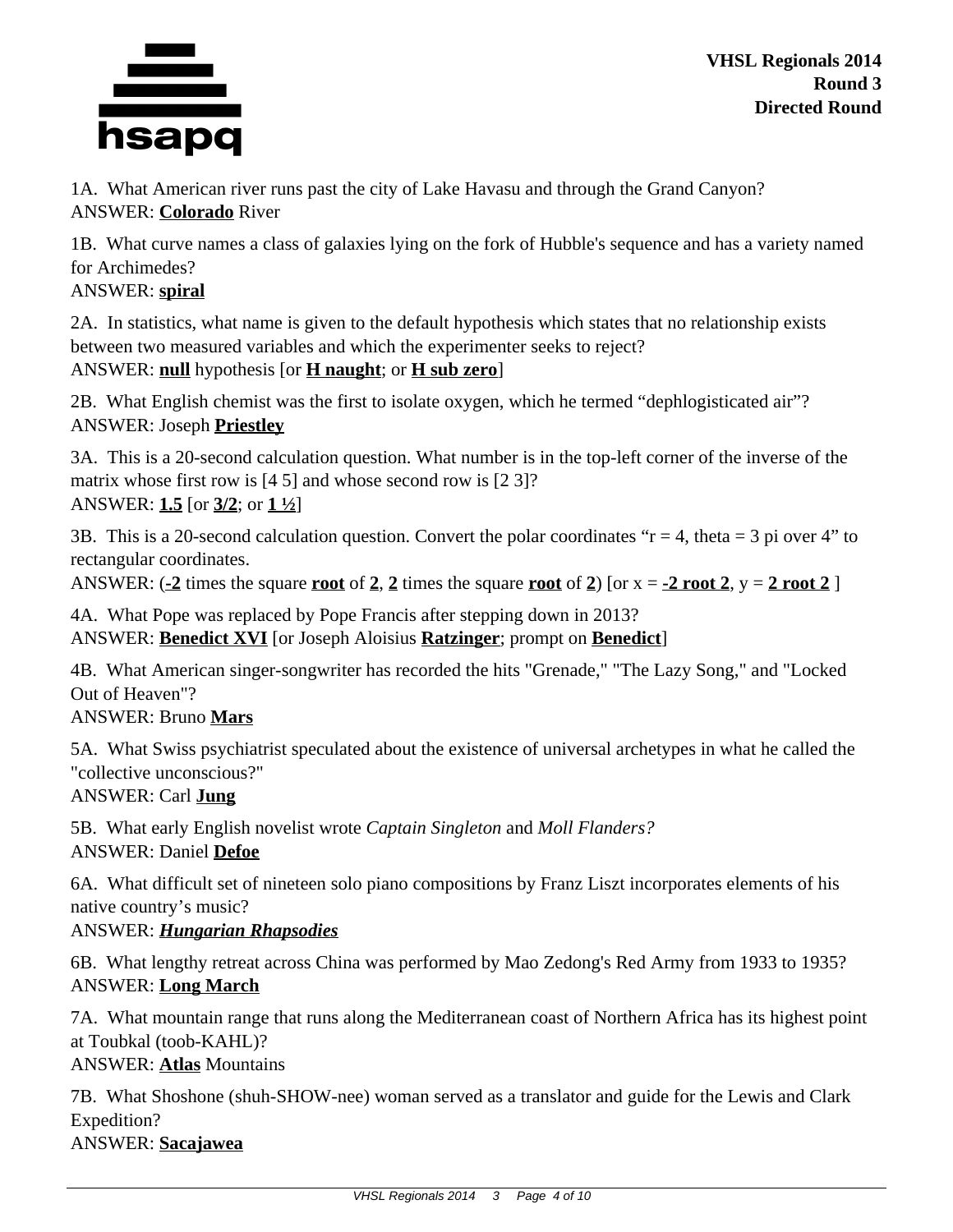8A. What female impressionist painted *The Child's Bath* and *The Boating Party*? ANSWER: Mary **Cassatt**

8B. In May of 2013, mayor Dave Bing announced that what American city was forced to declare bankruptcy?

# ANSWER: **Detroit**

9A. This is a 30-second calculation question. Two adjacent angles in a parallelogram have measures " $x +$ 20" degrees and "4x - 40" degrees. What is the measure of the larger angle? ANSWER: **120** degrees

9B. This is a 30-second calculation question. A bag has ten ping pong balls in it, numbered one through ten inclusive. Three people each draw a ball from the bag without replacement. What is the probability that each of them drew an odd number? ANSWER: **1/12**

10A. What eighteenth-century British empiricist denied the existence of miracles in a section of his treatise *An Enquiry Concerning Human Understanding?* ANSWER: David **Hume**

10B. What is the name given to the glass tube with a stopcock at the bottom that is used to dispense one solution into another during titration?

## ANSWER: **burette**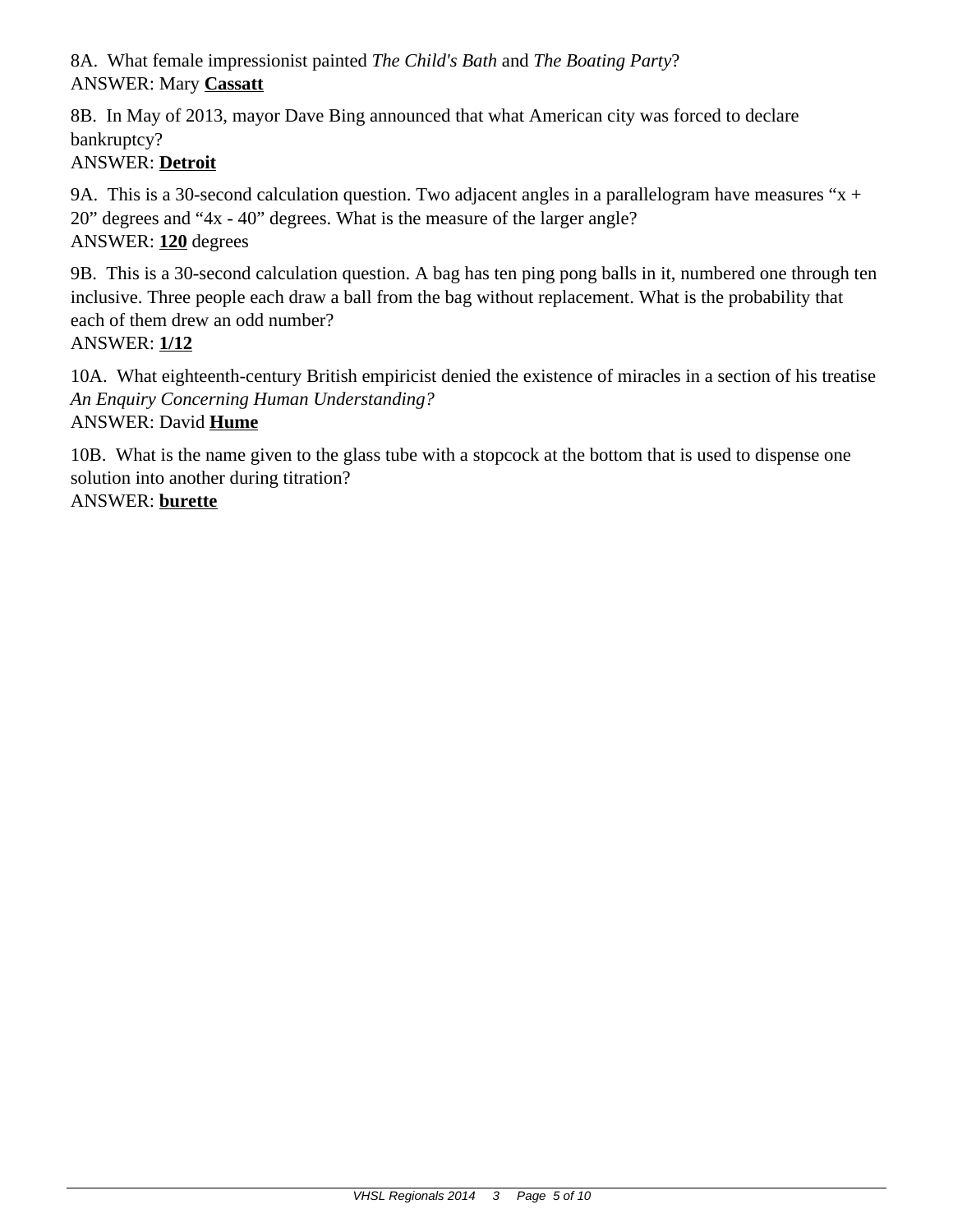

1. cAMP (CAMP) and a cyclic nucleotide with this nucleobase are important secondary messengers. A nucleoside triphosphate with this nucleobase is one of the outputs of the citric acid cycle; that triphosphate is converted to ATP by NDK. This purine has an oxygen attached to its pyrimidine ring. Three hydrogen bonds connect this nucleobase to cytosine. For 10 points, name this nucleobase represented with a G. ANSWER: **guanine** [or **G** until it is read]

066-13-96-03117

2. This disease was the subject of a scandal discussed in *The Drum* and exposed by Peter Buxtun. A 1972 expose by the *Washington Star* discussed 399 men with this disease, which spurred the passage of the National Research Act of 1974 and the rise of institutional review boards. This disease was given to Macon County sharecroppers who were told they had "bad blood" and denied penicillin. For 10 points, name this disease, the subject of an unethical study on black men conducted at the Tuskegee Institute. ANSWER: **syphillis**

019-13-96-03118

3. Near the end of this novel, Sister Gudule (goo-DOOL) discovers that she is the mother of a woman about to be executed for murdering Captain Phoebus. A goat named Djali accompanies a major character in this novel. Claude Frollo raises this novel's title character and becomes obsessed with a gypsy named La Esmerelda. The title character of this novel is elected "Pope of Fools" at the beginning for being the ugliest person in Paris. For 10 points, name this Victor Hugo novel about Quasimodo, a bellringer in the title cathedral.

## ANSWER: *The Hunchback of Notre Dame* [or *Notre-Dame de Paris*]

4. In a scene in this play, a character pulls the trigger of a gun which shoots an umbrella. Another character in this play claims that he married his wife due to her hysterical pregnancy. A character in this play claims that his son was killed in a car accident while attempting to avoid a porcupine. Absurd games such as "Humiliate the Host" and "Get the Guests" are played throughout this play. For 10 points, name this play in which Nick and Honey visit Martha and George, written by Edward Albee. ANSWER: *Who's Afraid of Virginia Woolf?*

227-13-96-03120

080-13-96-03119

5. Eustace of Boulogne tried to convince a commander during this battle to retreat right before Eustace was severely wounded. The victors of this battle pursued the other side into the Malfosse. During this battle, a defensive position was taken by the eventual losing side on Senlac Hill. The winning commander of this battle used fake retreats to draw soldiers out, and the losing commander may be depicted dying from an arrow to the eye on the Bayeux Tapestry. For 10 points, name this battle lost by Harold Godwinson to the Normans under William the Conqueror in 1066.

## ANSWER: Battle of **Hastings**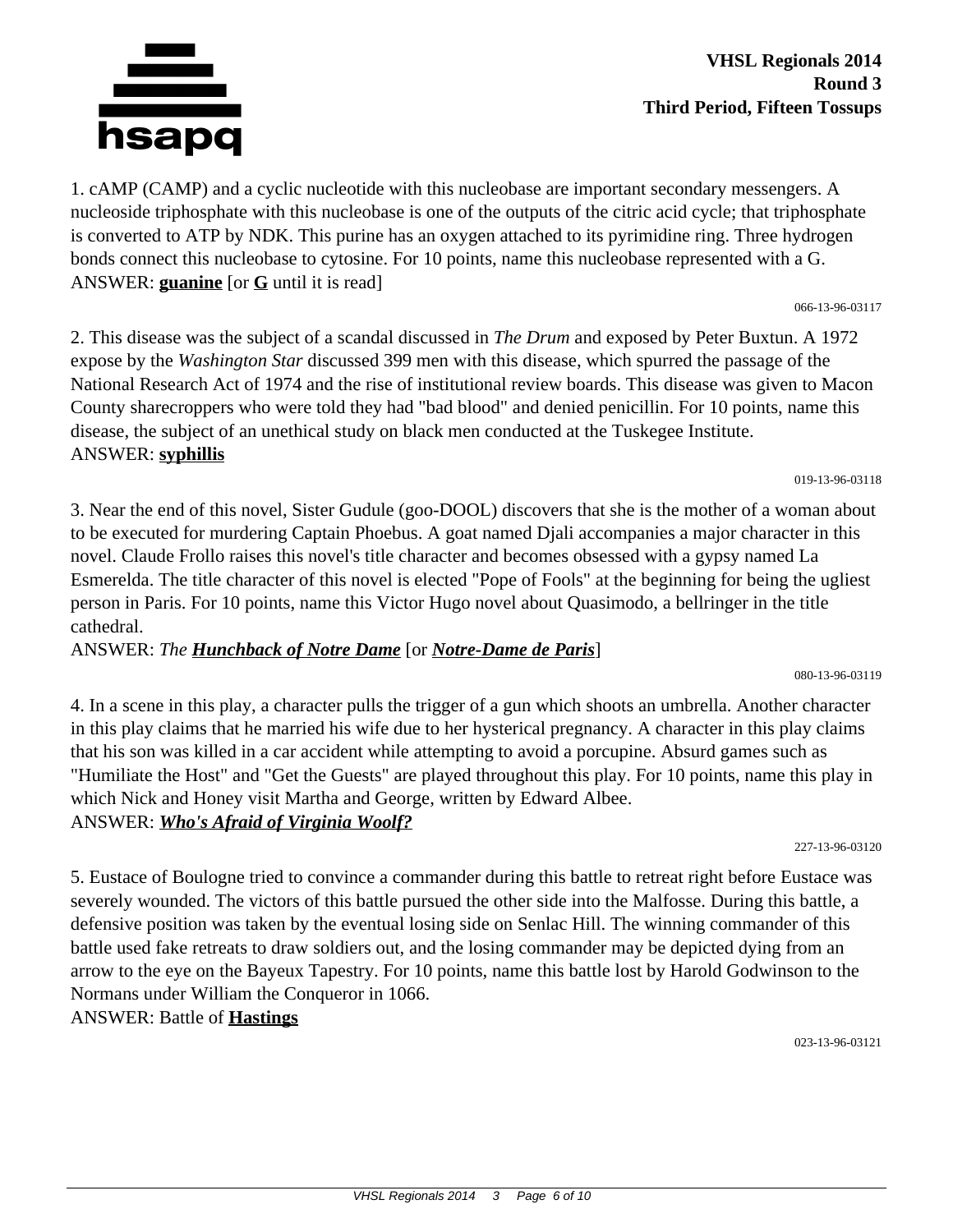6. The protagonist of this book is chided for reading a book of birds with Arctic scenes. It ends by describing the fate of a man who proposed to the protagonist and is dying as a missionary in India. The protagonist goes to live with St. John Rivers and his sisters after leaving her employer at Thornfield Hall. Thornfield is eventually burned down by her employer's crazy wife, Bertha Mason. For 10 points, name this novel by Charlotte Brontë, whose title character marries Mr. Rochester. ANSWER: *Jane Eyre*

121-13-96-03122

7. This indicative tense's third-person plural conjugation is the basis of the subjunctive forms in another tense. The third-person singular conjugation in this Spanish verb tense adds a "y" when the verb has two consecutive vowels. Verbs that end in "-car" replace the "c" with a "q" in the first person in this tense. In this tense, the verbs "ser" and "ir" (EAR) are conjugated the same: "fui," (FWEE) "fuiste," (FWEE-stay) "fue," (FWAY) and so on. This tense should be used only if the action was completed. For 10 points, name this past tense in Spanish contrasted with the imperfect tense.

ANSWER: Spanish **preterite** [or el **preterito**; do not accept or prompt on "past"]

190-13-96-03123

8. Structures created by this phenomenon are known as ventifacts. A type of transport via this phenomenon is known as saltation. This phenomenon is the primary driving force behind surface ocean currents. The Beaufort scale is used to classify this phenomenon based on observed sea conditions. This phenomenon is responsible for creating aeolian landforms, such as dunes and sand-blasted rocks. For 10 points, name this phenomenon that results from the uneven heating of Earth's surface ANSWER: **wind**

066-13-96-03124

9. This poem begins with the word "Andra," meaning "the man." The protagonist of this poem angrily reminds Eurycleia (yur-uh-CALY-uh) that he built his bridal bed around the immobile stump of an olive tree. On Phaeacia (fye-EY-kih-uh), the protagonist of this poem tells Nausicaa's father of his encounters with the Laestrygonians (LYE-struh-GOH-nee-unz) and Lotus Eaters. At the beginning of this poem, Athena takes the form of Mentor to guide Telemachus, who is angry at the suitors of his mother, Penelope. For 10 points, name this poem about a Greek king's return from Troy to Ithaca. ANSWER: *The Odyssey*

080-13-96-03125

10. A difference of opinion exists between using "qabd" (KAH-bid) or "sadl" (SAH-dil) positioning during one portion of this action. This action is immediately preceded by an optional "iqama" (EE-kah-mah), and one ends it by performing "tasleem" on at least one side of the body. Examples of this action include "fajr" (FAH-jur), which is performed after "suhoor" and before sunrise during Ramadan. Each "rak'ah" of this action begins with a declaration of "Allahu Akbar." This action is the second pillar of Islam. For 10 points, identify this action which is performed five times a day by Muslims.

ANSWER: daily **prayer** [or word forms; or **salaah**; or **salaat**; or **dhuhr** until "fajr" is read; or **asr** until "fajr" is read; or **maghrib** until "fajr" is read; or **isha** until "fajr" is read; or **fajr** until it is read]

189-13-96-03126

11. Sir Thomas Wyatt translated some of these poems written by Ronsard into English. Sir Philip Sydney's *Astrophel and Stella* is a sequence of this kind of poem. A collection of these kinds of poems "from the Portugese" was written by Elizabeth Barrett Browning, and an author who wrote one hundred fifty-four of these kinds of poems addressed some to the "Dark Lady." Shakespeare's poems of this kind include "Shall I Compare Thee to a Summer's Day?" For 10 points, name this type of poem that consists of fourteen lines. ANSWER: **sonnet**s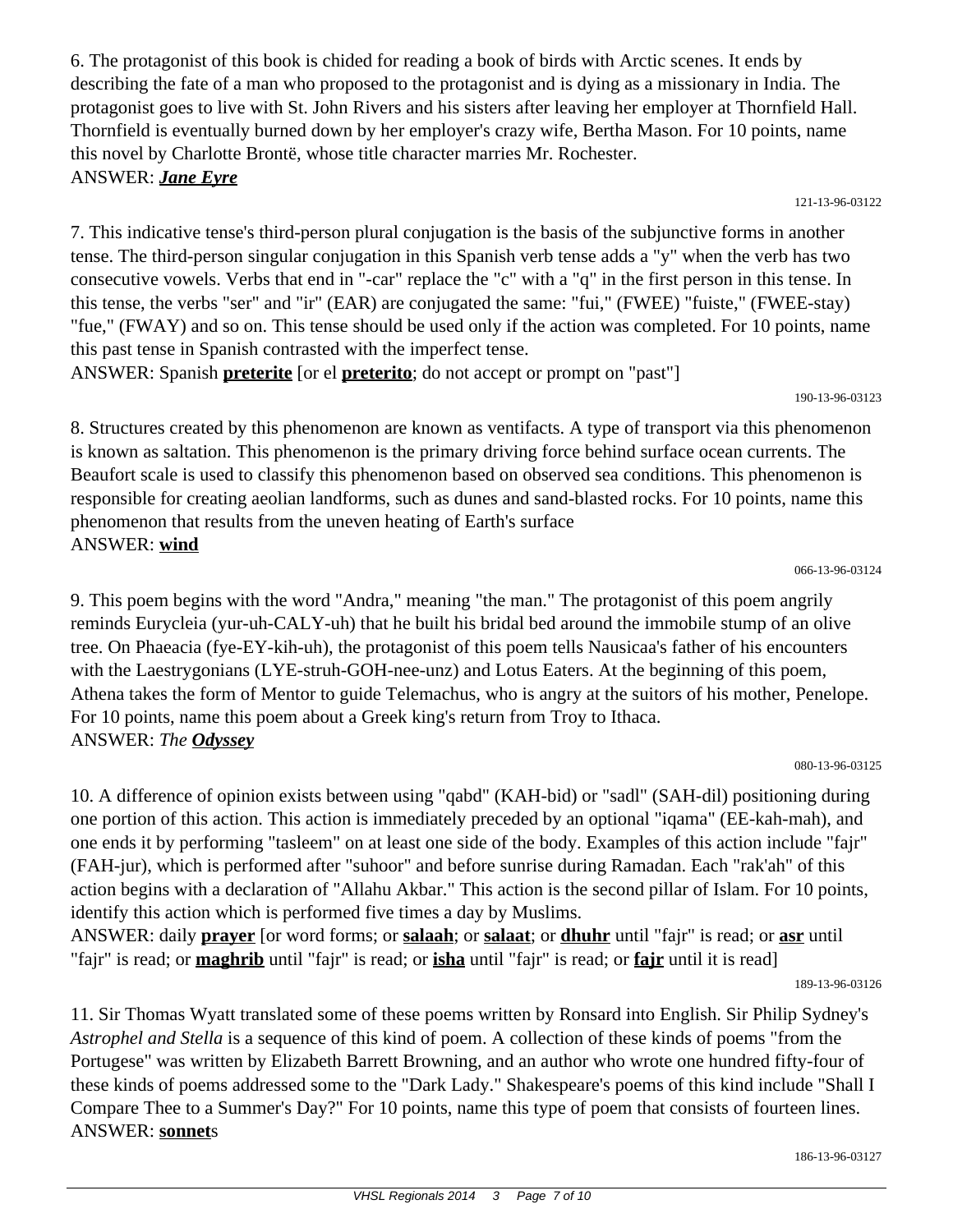12. The use of these drugs during pregnancy correlates with persistent pulmonary hypertension in newborns. Suddenly stopping the use of one of these drugs can cause "zaps" as part of their namesake discontinuation syndrome. Like tricyclics, these drugs can be used to treat obsessive-compulsive disorder. Drugs in this class include fluoxetine and paroxetine. For 10 points, name this class of drugs which inhibit the removal of a certain neurotransmitter from the synapse and are used to treat depression. ANSWER: **SSRI**s [or **selective serotonin reuptake inhibitors**; or **serotonin-specific reuptake inhibitors** ]

13. This man was friends with his rival Luz Long, whom this man defeated to win the long-jump. This man set or tied four world records in less than an hour while running for Ohio State at the Big Ten track and field championships, and some of his feats were shown in Leni Riefenstahl's documentary *Olympia.* For 10 points, name this African-American track and field athlete whose four gold medals at the 1936 Berlin Olympics thwarted Hitler's attempt to demonstrate Aryan superiority. ANSWER: Jesse **Owens**

#### 030-13-96-03129

14. A character in this novel refuses to lie down on the bottom of a boat because it goes against his military training. General Webb is the incompetent commander of Fort Edward in this novel, and much of it centers on Major Duncan Heyward's journey to take the Munro sisters to their father at Fort William Henry. Magua is shot at the conclusion of this book, in which Uncas is the title character. For 10 points, name this novel in which Natty Bumppo is known as Hawkeye, a work by James Fenimore Cooper. ANSWER: *The Last of the Mohicans*

030-13-96-03130

15. The severity of this disease is measured on the EDSS scale. A classic symptom of this disease is Lhermitte's (LARE-meet's) sign. Its treatments includes a random polymer of four amino acids called glatiramir acetate, which shifts the Th1 response to a Th2 response. Oligodendrocytes are lost in this disease, which can be diagnosed by looking for white matter plaques on MRI. For 10 points, name this autoimmune disease which destroys the myelin sheaths surrounding neurons. ANSWER: **multiple sclerosis** [or **MS**]

048-13-96-03131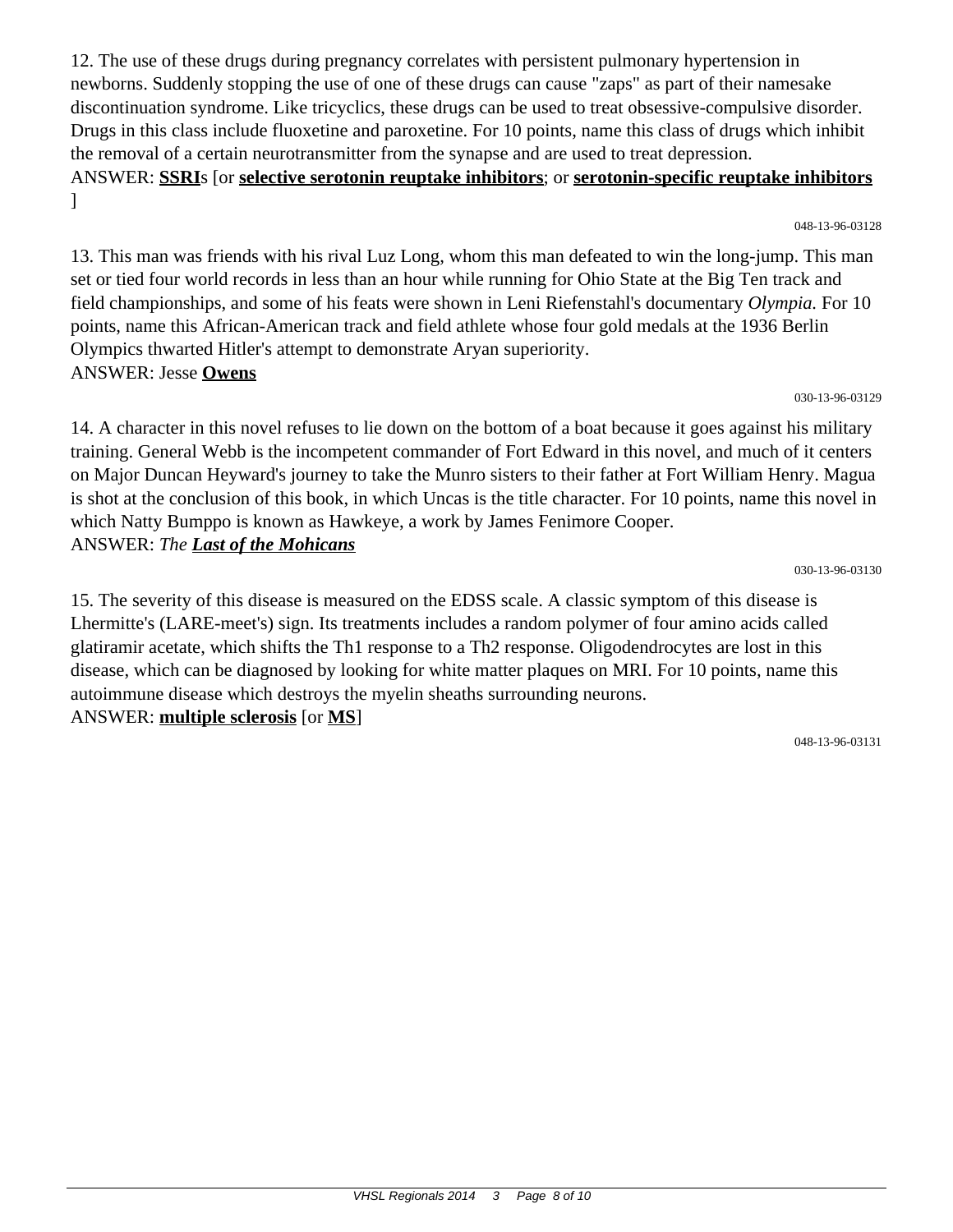

**VHSL Regionals 2014 Round 3 Tiebreaker Questions**

1. When cells in this tissue die, they are surrounded by macrophages forming a crown-like structure. A side effect of HIV protease inhibitors is a redistribution of this tissue. It's not bone marrow, but the stromal vascular fraction of this tissue is a great source of mesenchymal stem cells. This type of tissue produces leptin and is divided into white and brown types. It is also known as adipose tissue. For 10 points, name this type of connective tissue which stores lipids.

ANSWER: body **fat** tissue [or **adipose** tissue until it is read]

2. Eight men died trying to end this event in Operation Eagle Claw. Frank Reynolds was the original host of a show started during this event; that show, later hosted by Ted Koppel, was ABC's *Nightline.* Six people escaped this event thanks to the Canadian Caper. This event was ended minutes after the inauguration of Ronald Reagan. For 10 points, name this event during the Carter administration that lasted for 444 days and included fifty-two Americans being held against their will in Tehran. ANSWER: **Iran hostage** crisis

3. These objects are roughly 1.5 times as common as their counterparts among substances in the hypothetical "island of stability". These particles, which consist of two down quarks and an up quark, release an antineutrino when they decay, which happens with a half-life of about 10 minutes. Discovered by James Chadwick in 1932, they contribute to the mass number, but not the atomic number, of an element. For 10 points, name this elementary particle with no electric charge, found in the nucleus along with the proton.

ANSWER: **neutron**

4. A way to find this value is to take the sum of the first ionization energy and electron affinity and divide by two. The Allen scale for finding this value has its lowest end at cesium, which differs from a more common scale for this value that gives its lowest value, 0.7, to francium. That common scale for this value assigns its highest value, 3.98, to fluorine and is named for Linus Pauling. A large difference in this value between molecules usually results in an ionic bond. For 10 points, name this ability of atoms to attract shared electrons.

## ANSWER: **electronegativity**

5. This man wrote a poem about poetry with the section "It Must Be Abstract," entitled *Notes Toward a Supreme Fiction.* "The wilderness rose up to" the title object of one of his poems, causing the wilderness to become "no longer wild." In addition to that poem about an object "like nothing else in Tennessee," this man wrote a poem that begins, "Call of the roller of big cigars," and states, "Let be be finale of seem." For 10 points, name this American poet who wrote "Anecdote of the Jar" and "The Emperor of Ice Cream." ANSWER: Wallace **Stevens**

030-13-96-03136

This is a calculation question. You roll two N-sided dice, with faces numbered one through N. What is the smallest value of N for which the expected value of the dice's sum is greater than 6? ANSWER: **6**

023-13-96-03133

048-13-96-03132

023-13-96-03135